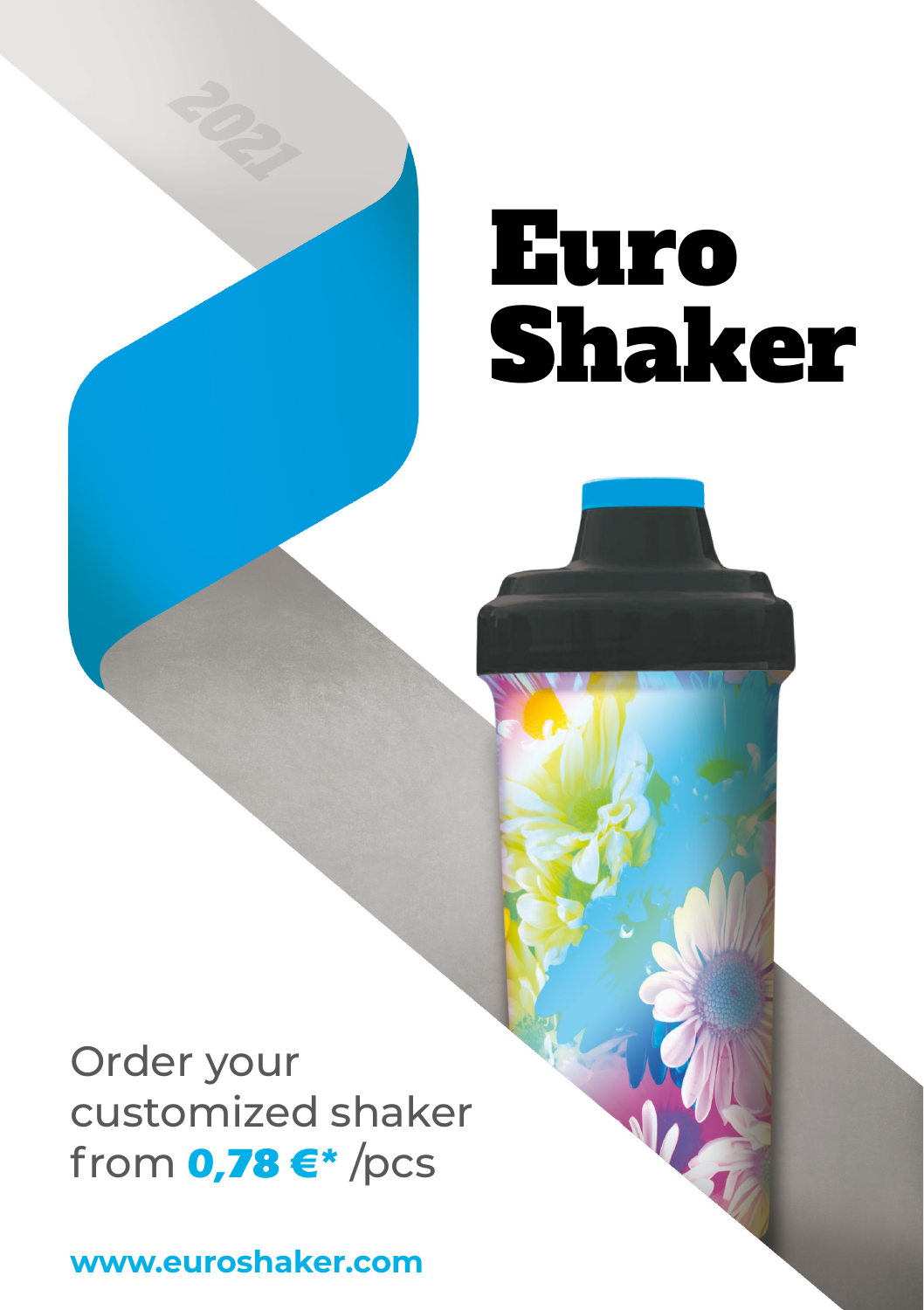### Features

- non-toxic, no phthalates
- BPA FREE & DEHP FREE
- ready to use between -20 C<sup>o</sup> and +120 C<sup>o</sup>
- raw material standard: PP "5"
- microwaveable
- Made in the EU
- UNIQUE up to 360° screen printing

Our company is specialized in injection molding, blow molding, screen printing with 20 years of experience.

Customize your shaker 700 ml - have your logo on the shaker body and also on the cap.

Colors: white, orange, red, light blue, light green, green, black and many more.